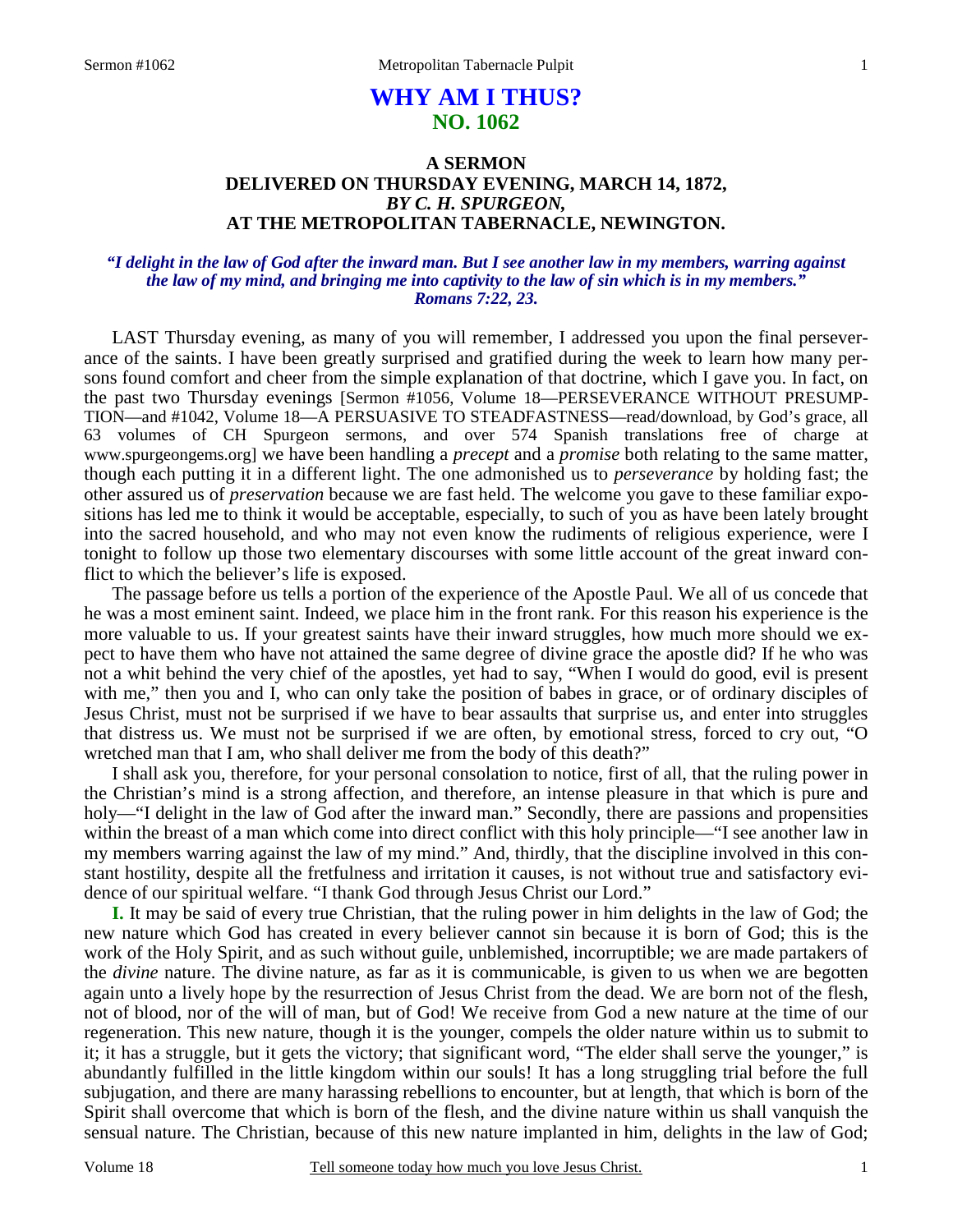He has no desire to change that law in any way whatever; when we read the Ten Commandments, our conscience approves the ordinances of God while it reproves our own culpable shortcomings. Yes, we feel that only God could have drawn up so complete, so perfect a code; we would not wish to have one single iota, word, or syllable of that law altered, though it condemns us! Though we know, apart from the precious blood of Christ, it would have cast us into hell, and most justly so, yet with holy instinct, pure taste, and righteous judgment, we consent unto the law that is good. It expresses God's mind on the difference between right and wrong, good and evil, truth and falsehood, harmony and discord—and our mind agrees with God's mind!

We perceive it not as truth established by investigation, but as truth all radiant, shining in its own majesty. We would willingly take our place on Mount Ebal or Mount Gerizim to give our Amen to the curses pronounced on disobedience, or to hail with solemn joy the blessings avouched to those who observe and do His commandments. Nor, beloved, would the Christian wish to have the spirituality of the law in any degree compromised; he is not only pleased with the law as he reads it, though, as I have said, it condemns him; he is pleased with the very *spirit* of the law. What if the law condemns in him an unchaste *look* as well as an unchaste action? He condemns that unchaste look in himself. What if the law reaches to the heart and says, "You should not even *desire* your neighbor's *goods*, much less should you steal them"? He feels in his soul that it is sin, and that it is a bitter thing in him even to covet where he does not defraud. He never thinks that God is too exacting; he never, for a moment, says, "I knew that you were an austere man, gathering where you had not planted," but he consents to the law though it is high and broad, exceedingly broad; though the thunder, the lightning, and the voices which usher in that law terrify him, yet the wisdom, the equity and the benevolence which ordained it resolves this awe into admiration! Being born from above—in fellowship with Christ, at peace with God—his very constitution is in unison with the law of the Lord. Is the law spiritual? So is He. The pact is unbroken, the concord perfect. I trust full many of you, my hearers, can endorse this, for, doubtless, as many of us as have been born-again can bear witness, we delight in the law of God after the inward man.

Again, no Christian desires to have any dispensation to exempt him from complying with any one of the Lord's commands; his old nature may desire it, but the inner man says, "No, I do not wish to get or to give any concession to the flesh, to have an allowance, or make an excuse for sin in any point whatever." The flesh craves for liberty, and asks to have provision made for it, but, does any believer need liberty to sin? My brothers and sisters, if it were possible to conceive without blasphemy that the Lord should say to you, "My child, if there is one sin that you love, you may continue in it," would you desire any sin? Would you not rather say, "Oh, that I may be purged from every sin, for sin to me is misery! It is but another term for sorrow! Moral evil is its own curse; a plague, a pest; I shudder at the thought of it"? It is thought a blessing, in the Church of Rome, that a dispensation is given to men from certain religious duties. We ask no such favor! We value not their gifts! Liberty to sin would mean putting double fetters upon us; a license even for a moment to relax our obedience to Christ would be but a license to leave the paths of His light, and the way of peace to wander for a while in darkness, and to exchange the glow of health for sore distemper and smarting pain! Brothers and sisters, I am sure you never did, and never will, if you are believers, ask the Lord for permission to transgress His Statutes! You may have taken leave to do what you did not know was sinful at the time; there may have been a desire in your heart after something that was wrong. I grant you that; but the new-born nature, the moment it discovers its culpability, recoils at it, and turns from it! It could not do otherwise! It *cannot* sin, for it is born of God! The new nature that is in you shudders at sin! It is not its element; it cannot endure it! Whereas before you could riot in it, and take pleasure in it, and drink iniquity like water; you ask no dispensation that you may escape from the law of God. You delight in it after the inward man.

The new-born nature of the Christian also laboriously desires to keep the holy law according to the mind of God. If it were proposed to any one of us that we should have whatever we would ask for—if in a vision of the night the Lord should appear to us, and say to us as He did to Solomon, "Ask what I shall give you," I do not think any of us would hesitate! I cannot imagine myself asking for riches or honor, or even for wisdom, unless it were wisdom of a far higher order than is commonly esteemed among the sons of men. But the gift which I feel I should crave beyond every other is *holiness,* pure and immaculate holiness! Possessing, now, an interest in Christ; knowing that my sins are forgiven me for His name's sake—the one thing I desire beyond everything else is to be perfectly free from sin, and to lead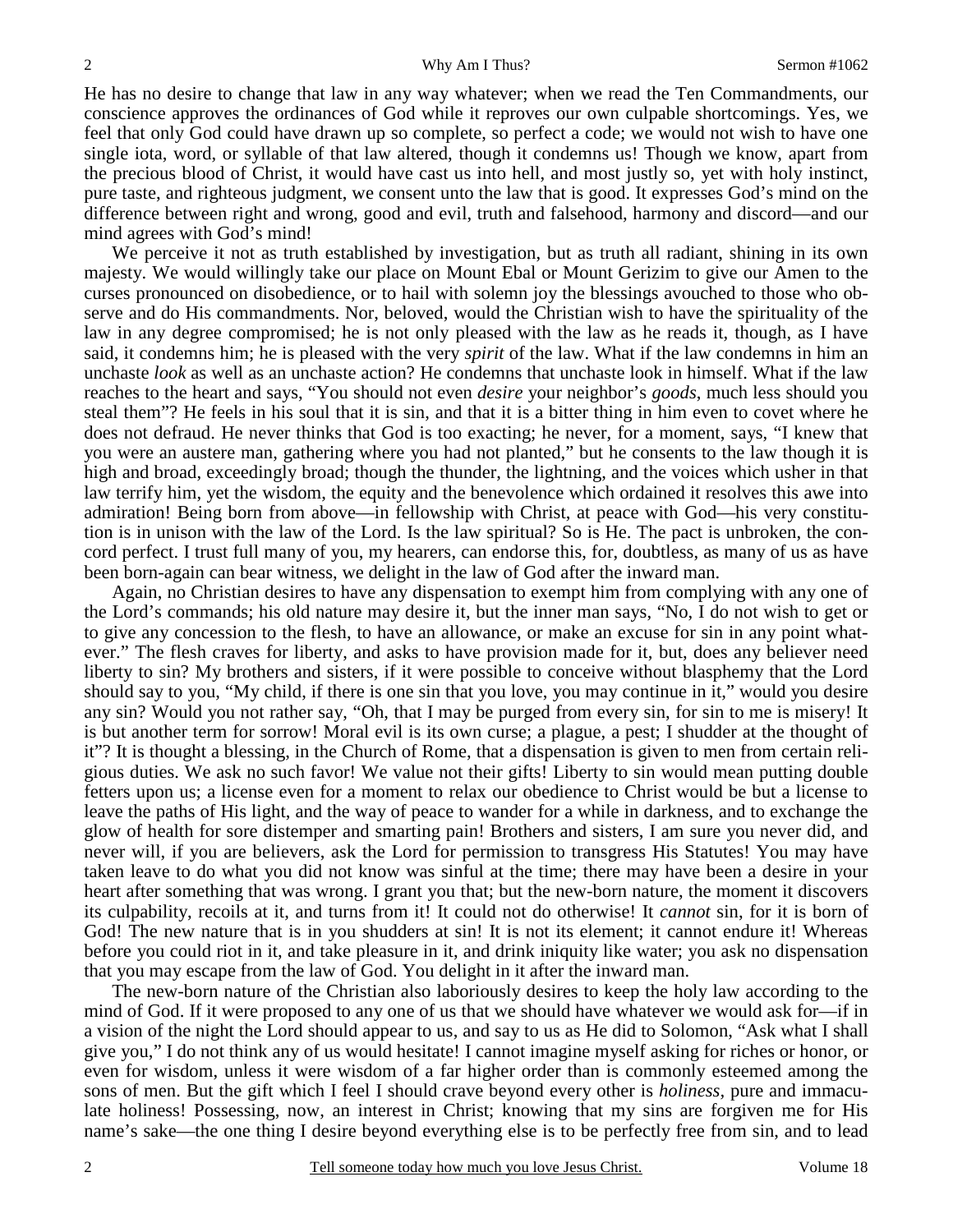### Sermon #1062 Why Am I Thus?

an unblemished life without sin of omission or sin of commission. Now, every Christian that has that desire within his soul will never be satisfied until that desire is fulfilled! And this shows that we delight in the law of God after the inward man. Nor is it long before that desire *will* be fulfilled; why, we shall

be like He when we shall see Him as He is, and until we see Him as He is, and are like He, we shall always have restlessness of spirit, and always be crying out for more divine grace, and laboring against the evil that is in us, if by any means we may subdue it. O yes, beloved, in the fact that this is what we hope for, this is what we pray for, this is what we fight for, this is what we would be willing to die for—that we might be entirely conformed to the mind and will of God—there is evidence that we see that the law of God is good, and delight in it after the inward man!

This, however, is proven in a more practical way to onlookers when the Christian shows that the life of God is enabling him to overcome many of the desires of the flesh and of the mind. Oftentimes, in striving to be holy, he has to put himself to much stern self-denial, but he does it cheerfully. For instance, should it happen in business that by using a very common trick in trade he might gain more profit, he will not do it if he is a Christian; he feels he cannot do this evil and sin against his God. Or should the young convert find that a little divergence from the right path would please the worldly people with whom he is obliged to associate, he may, perhaps, turn aside in his weakness, but the new life within him will never be easy if he does. The inner life, when it is in its vigor, will make him say, "Though I should lose the goodwill of these people, let me serve my Lord and Master; I must forfeit my situation, if it comes to that, sooner than I can do wrong; I must be put even in peril of my daily bread sooner than I will be found willfully breaking a commandment of Christ; I cannot do it." Now, I know many of God's children have often suffered very severely, and have passed through a great many trials and troubles because they would not flinch from following their Lord. This is one of the proofs that they delight in the law of God after the inner man. When a man is willing to bear reproach, to be scoffed at, to be ridiculed and taunted as mad for righteousness' sake; when he is willing that men should sneer at him as a hypocrite, and accept him as a Pharisee when he braves the cold shoulder from those whose company he would otherwise have enjoyed—and all because he must and will follow the mind and direction of God's Spirit, I say, then, it is *then* the man gives proof that he delights in the law of God!

I thank God there are in this church those who have given that proof, and I pray that you and I, all of us who have received the divine nature, may give constant evidence by using the good at all hazards, and taking up the cross at all risks—that our soul, even if it cannot be perfect in action—at any rate would be perfect in aim and determined, by God's help, to cherish a love and desire in all things to do Jehovah's will. Is there anyone here who is obliged to say, "Well, I do not consent to the law of God; I do not delight in it. When I hear it said, 'You shall not covet,' 'You shall not commit adultery,' 'Remember the Sabbath Day to keep it holy,' I wish it were not evil to do those things that are forbidden. It is a pity our pleasure and our profit, our duty and our delight should be so much at variance; I would rather there were less law, and more license. Those commandments, especially those that touch our thoughts, and trench on the freedom of our will, are harsh and unpalatable; I am not content to be bound by them. I would rather live as I like." Well, my dear friend, I will say nothing more severe to you than this: you have no part or lot in this matter at all! If you had, if your heart had been renewed, you would talk after a very different manner! Whenever you hear persons commending a low standard of religion, a low standard of morality; whenever you find them vindicating lax views of right and wrong, you may rest assured that the spirit that is in them is not the Spirit of the holy God, but it is the spirit of their *sinful* nature! Yes, the spirit of Satan may have come in to make the human spirit even worse than it was before! But, does your heart delight in God's law? Is there a charm in that which is right to your soul? Is there a beauty in that which is virtuous to your spirit's eye? Do you especially admire the character of Jesus, because, "In His life the law appears drawn out in living characters"? If so, then I trust, dear friends, you give *evidence* that you have been made partakers of the divine nature, that you are regenerate, and though there is still evil in you, yet there is the life of God in you which will resist the evil, and subdue it till you are brought safely to His right hand!

**II.** Now, secondly, we come to the conflict. Where there is this delight in the law of God, yet there is another law in the members, so Paul says, and he seems to me to speak of it in three different stages. He could *see* it first, and then he had to *encounter* it, and at length, to some extent, he was *enslaved* by it, for he says, "Bringing me into captivity."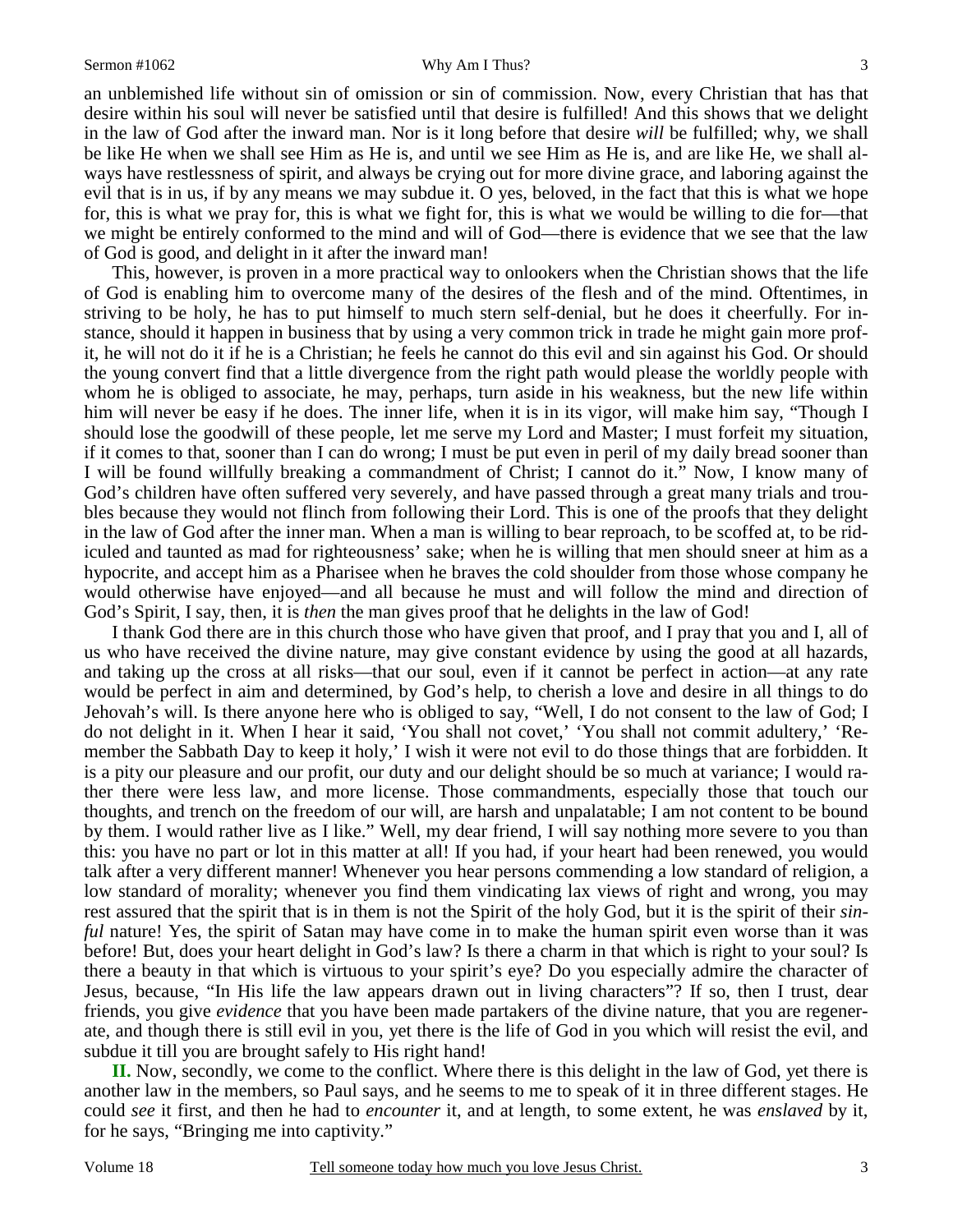There is in each one of us a law of sin; it may always be seen, even when it is not in active operation, if our eyes are lightened. Whenever I hear a man say he has no propensity to sin, I infer at once that he does not live at home; I should think he must live a long way from home, or else he has never been anywhere except in the front parlor of his house where he keeps his profession. He cannot have gone through all the chambers and searched them thoroughly, or he would have discovered *somewhere* that there is an evil heart of unbelief in departing from the living God! This is true of the believer—he has to cry out against another nature and say, "Help my unbelief." It is always *in* the man; sometimes it is dormant. I do not know whether the devil ever goes to sleep, but our sinful nature seems, for a time, to do so; not, indeed, that it is any the less sinful when asleep than when it is awake; it is just as bad as it can be. Gunpowder is not always exploding, but it is always explosive; bring but the spark to it, and soon it bursts out, as though it had been ready and waiting to exert its powers of explosion. The viper may be coiled up doing no damage, but it has a deadly virus beneath its fangs; it is still a viper even when it is not putting forth its poisonous teeth. There is within our nature that which would send the best saint to hell if sovereign grace did not prevent! There is a little hell within the heart of every child, and only the great God of heaven can overmaster that mischievous indwelling sin! This sin will crop up when it is least expected; generally it breaks forth suddenly, taking us by surprise. I have known it to my sorrow, but I am not going to stand here and make many confessions with regard to myself. Howbeit I did know a man once who, in attending a prayer meeting, felt his heart much lifted up in the ways of God. He drew very near to his heavenly Father, held sweet communion with Christ, and enjoyed much of the fellowship of the Spirit; little did he think that the moment the prayer meeting was over somebody in the congregation would insult and bitterly affront him! Because he was taken unawares, his anger was aroused, and he spoke unadvisedly with his tongue. He had better have held his peace. Now, I believe that man, if he had been met at any other time—for he was of a tolerably quiet temper, would have taken the insult without resenting it or making any reply whatever. But he had been unwarned, therefore he was unguarded; the very love shed abroad in his heart caused the animosity he encountered to shock his feelings the more; he had been so near heaven, that he expected everybody present had thoughts in harmony with his own! He had not reckoned upon being assailed then. When there is most money in the house, then is the likeliest time for thieves to break in, and when there is most divine grace in the soul, the devil will try, if he can, to assault it. Pirates were not accustomed to attack vessels when they went out to fetch gold from the Indies—they always waylaid them when they were coming home—with a view of getting rich spoil worth the capture. If you have enjoyed a sermon; if you have gotten near to God in prayer; if the Scriptures have been very precious to you, you may expect, just then, that the dragon that sleeps within will wake up and disturb the peaceful calm of your soul—

## *"We should expect some danger near, When we receive too much delight."*

 Let us be the most watchful, then, in seasons of tranquility. This evil nature, you see, will sometimes be exercised as if by jealousy when we are being refreshed with good; it will certainly be developed when we are exposed to evil. The man who congratulates himself because he feels no sinful proclivities, no unholy thoughts, no impure imaginations, no conceited ideas, no turbulent passions, had need be reminded of that saying of old Rutherford—"When the temptation sleeps, the madman is wise, the harlot is chaste; but when the vessel is pierced, out comes that which is within, be it wine or water." O my soul, you have only been at rest awhile because there was not any exciting cause for a time. Put into the company of godly people, and the mind continually occupied with good things, the bad instincts may sleep; but cast into other society, it only needs a slight provocation, and oh, how soon the evil that always was within manifests itself abundantly! There are weeds in almost every soil; if you throw up the soil from 10 or 20 feet deep, there will be found the seeds from which they grow. Now, those seeds cannot germinate until they are put in a convenient place; then let the sun shine, and the dew fall, and the weeds begin to show themselves. There may be many weeds in our nature, deep down, out of sight—but should they be thrown up by some change of circumstances, we shall find in ourselves evils we never dreamt of. Oh, let no man boast! Let no man say, "I would never fall into that particular sin." How do you know, my brother? You may never have been in that position in which such a sin would have allured you. Beware! Perhaps where you think you are iron, you are clay, and when you think that the gates are closed with bars of brass, it may be but rotten wood! With respect to none of us, even the holi-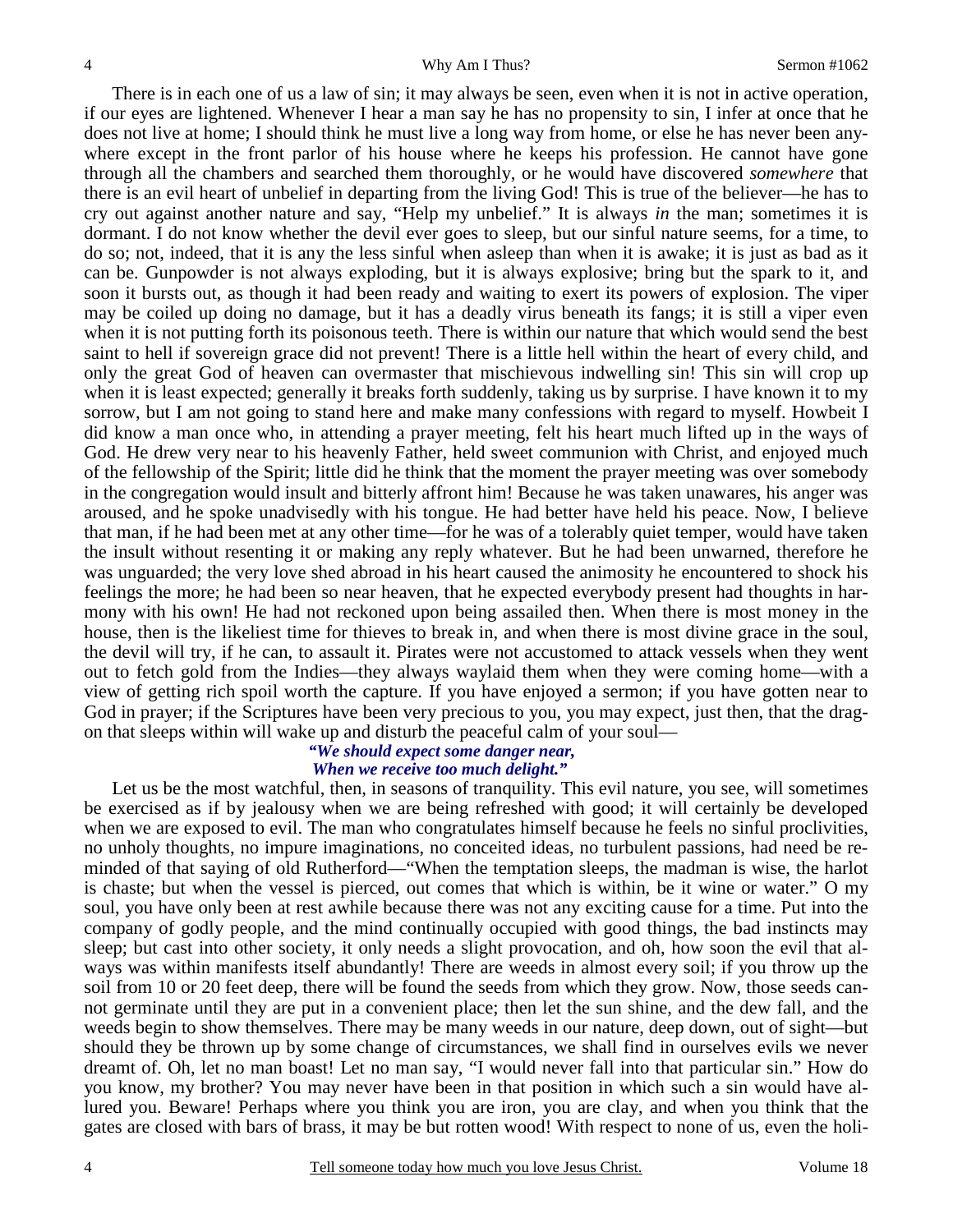#### Sermon #1062 Why Am I Thus?

est, is there reason to trust his best faculties, his best desires, his best resolutions! We are utter weakness through and through, and prone to transgressions, notwithstanding all that God's grace has done for us! The sin which is in us, as a taint in our constitution, might easily break out as a loathsome distemper, spreading over the entire man from head to foot, and spoiling all the character. I pray God it never may!

 It is remarkable how sin will show itself in the Christian, even in the holiest of his duties. Suppose it is prayer; when you feel that you ought to pray and would draw near to God, do you not find, sometimes an unwillingness as if the knees were stiff, and the heart was hard? In prayer, when your soul is led away with thoughts of divine things, straight across your soul like some carrion crow flying across a landscape there comes a bad thought, and you cannot get rid of it! Or perhaps you get through your devotion with much delight in God, but you have not got out of your little room before an alien pleasure steals over your mind—a self-satisfaction that you have prayed so well that you are growing in grace; that you are rising to the fullness of the stature of a man in Christ. Is it so, that you come from the chamber of reverent worship musing on your own importance; meditating your fitness to occupy a place above the common rank and file of the soldiers of Christ; or that you might very well take a lieutenant's rank in the Church of God? Perhaps, again, you did not feel any liberty in prayer, and then with a peevish fretful temper you will inwardly murmur, if you do not actually say, you might as well give up praying such prayers as those, there can be no use in them! So do what you may, or leave undone what you may, yet still the evil that is within will rise; it will intrude upon you at some time or other to let you know of its existence! You may bolt the door, and you may fancy that no thief can get in, and begin to take off your clothes and go to rest while yet the thief is under the bed! So many have thought, "I have barred the door against those temptations," and, lo, they have been hidden in his *soul* like the images which Rachel took that were concealed under the camel's furniture! Somewhere or other they were secreted where they had not discovered them. Take it for granted, dear friends, and do not doubt it. The apostle Paul saw it, so may you if you choose to look. He said, "I see another law in my members."

And this law in his members, he goes on to tell us, was "Warring against the law of his mind." It strove to get the mastery, but the new nature, on the other hand, would not let it get the mastery. The old lusts fight, and then the new life fights too, for there must be two sides to a war. Such is the warfare going on within the renewed soul. We have known this warfare takes different shapes. At times it has been on this wise—a wrong desire has come into a Christian, and he has loathed it; utterly loathed it, but that desire has followed him again and again. He has cried to God against it; he has wept over it; he has not consented to it; he fears lest he may have found it sweet or palatable to him for the moment, but when he has had time for reflection, he shudders at the very thought of giving way to that temptation! And yet by the restiveness of his own flesh, and by the reprisals of Satan, that hateful desire will come up, and up, and up again! He will hear it baying behind him like a bloodhound following his prey, and sometimes it will take a leap and grip him by the throat, and cast him down! It will be as much as that poor man can do to keep down that ferocious temptation that has arisen in his spirit! I can bear witness that such warfare is a very terrible ordeal, for it sometimes lasts for days, and weeks, and months together. I have known thoughtful Christians who have been harassed with doubts which have been suggested about the inspiration of Scripture; about the deity of our Lord; about the sureness of the covenant of grace or some other fundamental doctrine of our most holy faith. Or it may even be the temptation has been to blasphemies which the believer has abhorred from his very soul! Yet the more bitterly he has detested it, the more relentlessly it has pursued him. If he drives it away, it returns with redoubled force. "Is it true?" "Is it so?" Maybe a hideous sentiment is wrapped up in a neat little saying, and then it will haunt the memory, and he will strive in vain to dislodge it; he would gladly hurl the thought and the words that clothe the thought into the bottomless pit! "Out, cursed specter," he will cry, and back like the ghost of one's own crimes it comes!

From where do these evils come? May they sometimes be traced to Satan? Yes, but most commonly temptation derives its strength, as well as its opportunity, from the moods or habits to which our own constitution is prone. In the discharge of public duties, when straining every nerve to serve the Lord, we may meet with men whose temper acts on our temper to stir up the bile, and make us think evil of those to whom we are bent on doing good! In the peaceful shades of retirement which wise men seek out as a relief from the distractions of society, what strange fancies and monstrous vagaries will often come into the heart and confuse the brain! Or, sad to tell, in the walks of study where thoughtful men set out rever-

5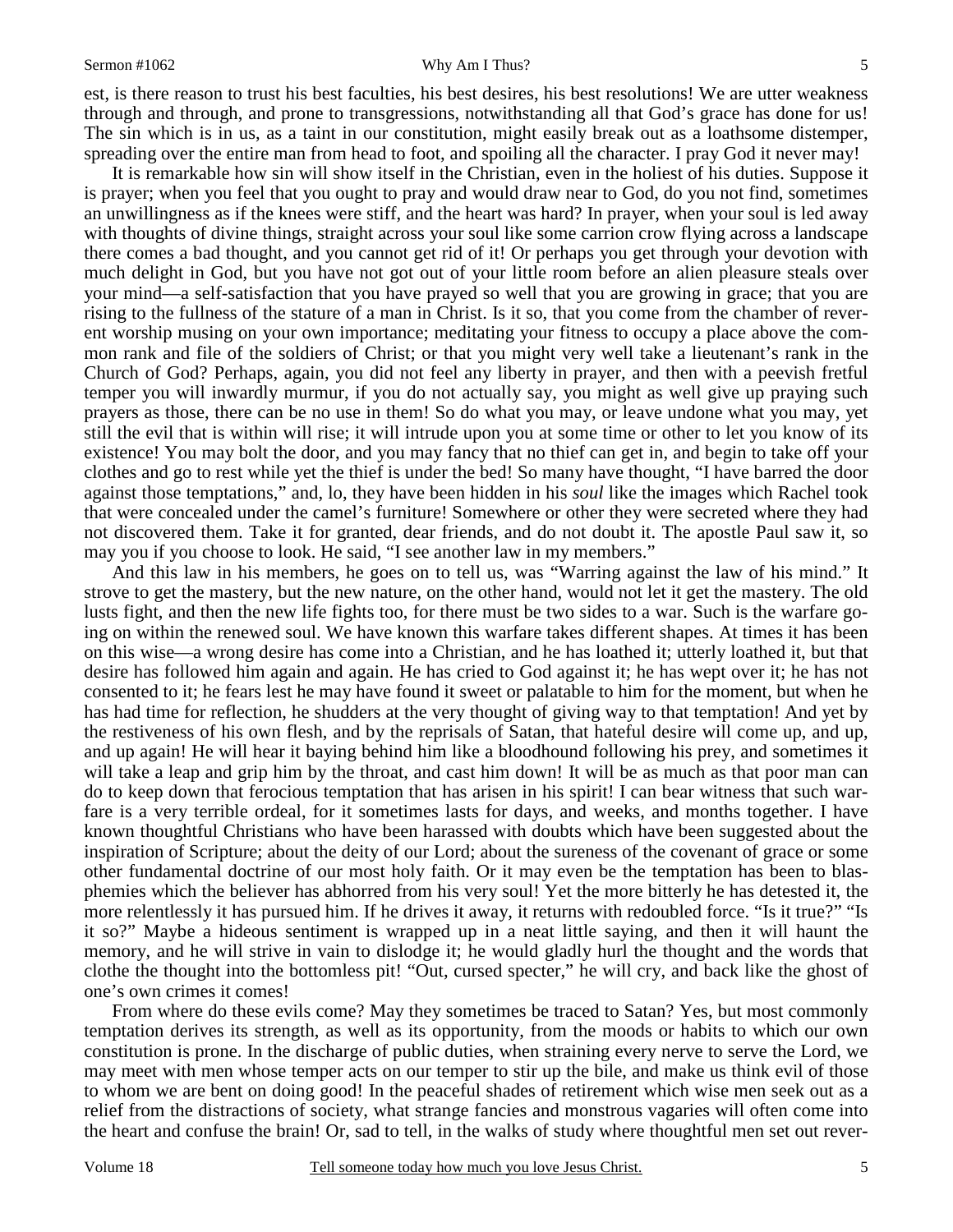ently to inquire into the counsels of God, how frequently have they been lured from the open paths to trespass on dangerous ground; to lose themselves in mazes; to leave the footsteps of the flock—and so to become giddy and high-minded. Anywhere, *everywhere* we are challenged to fight, and we must give battle to the sin that besets us.

But, the war carried on by this evil nature is not always by the continual besieging of the soul. At times it tries to take us by assault. This is a favorite mode of warfare within our own corrupt heart. When we are off guard, up it will come and attack us! And as I have said before, we are apt to be off our guard when we have been brought up into the high mountain apart; when having been near the Lord. In that exalted sphere of communion we have not thought of the devil; his existence has not come across our mind—but when we go down, again, into the plain, we soon find that he is still living, still distressing our brothers and sisters, still lying in wait to ensnare us! For this cause our experience should quicken our sympathy; full many a Christian has been surprised into a sin for which he was to be greatly blamed, but for which he ought not to be condemned by his fellow Christians with so much severity. They ought to condemn the *sin,* but to remember, themselves, lest they also should be tempted! Many a man has been good because he had not a chance of being bad, and I believe many a professing Christian has stood because the road did not happen to be very rough, and there was not much to be gained by idling down. We do not judge each other as God does; He knows the infirmities of His dear children. While He does not make excuses for their sin—He is too pure and holy for that—yet, having blotted out their sins through the atonement of Christ Jesus, He does not cast them off, and turn them out of fellowship, as sometimes His people do their poor brothers and sisters who may, after all, be as true children as they are themselves, and have as much real love to their Father.

This evil nature, when it is warring, laughs at our own resolutions, and mocks our own attempts to put it down; it must be warred against by divine grace! No arm but the Almighty arm can overcome our natural corruption. Like the leviathan, it laughs at the spear; it counts it but as rotten wood. You cannot come at a besetting sin as you would like; at times you fancy, "I'll wound it to its deadly hurt," and in the very act of wounding one sin, you are calling another into play! Many a man has tried to overcome his propensity to faintheartedness, and he has run into presumption; some have tried to be less profuse in their expenditure, and they have become stingy. Some have said, "I will no more be proud," and then they have become mean-spirited! I have known some that were so stern for the truth of God, that they became bigoted; they have afterwards become so tolerant and hold the truth with so loose a hand that their constancy could hardly be relied on! Look straight on and "do the duty that next lies before you." It is no easy thing, believe me, to defend yourself from the surprises of sin; it is a thing impossible unless God who created the new nature shall come to its rescue—shall feed it with the bread of heaven, shall give it water out of the Rock of Ages, and lead it on its way to the goodly land where the Canaanite shall never be, and where our soul shall feast on milk and honey.

I must not linger on this point, but pass on to notice the next. It is a sadder one. The apostle said this warring brought him into captivity to the law of sin. What does he mean by this? I do not think he means he wandered into open flagrant immoralities! No observer may have noticed any fault in the apostle's character; Paul could see it in himself, and he saw flaws in his life where we are not able to detect them which probably was a habit with the apostle. When I hear a good man lamenting his faults, I know what the world will say; they will take him at his word, and think that he is as *they* are. Whereas with every godly man, if you knew him and marked his life and conversation, you would be compelled, if you judged him candidly, to say that he was like Job—perfect and upright, one that feared God and eschewed evil. Yet that very man would be the first to see spots in himself because he has more light than others; because he has a higher idea of what holiness is than others; and chiefly because he lives nearer to God than others. He knows that God is so infinitely holy that the heavens are not pure in His sight, and He charged His angels with folly! Therefore, everyone who sees himself in the glass of the law sees in himself a filthiness that he never saw before! As Job said, "I have heard of You by the hearing of the ear: but now my eyes see You; therefore I abhor myself, and repent in dust and ashes." But I think the apostle was not referring here to acts of gross misdemeanor having brought him into captivity so far as he himself was concerned, though many who are God's children get into sorry captivity because the law of sin and death in their members sometimes gets the mastery over them. Oh, watch against this! Weep against this—I was about to say *wrestle* unto blood against this! Brothers and sisters, they who have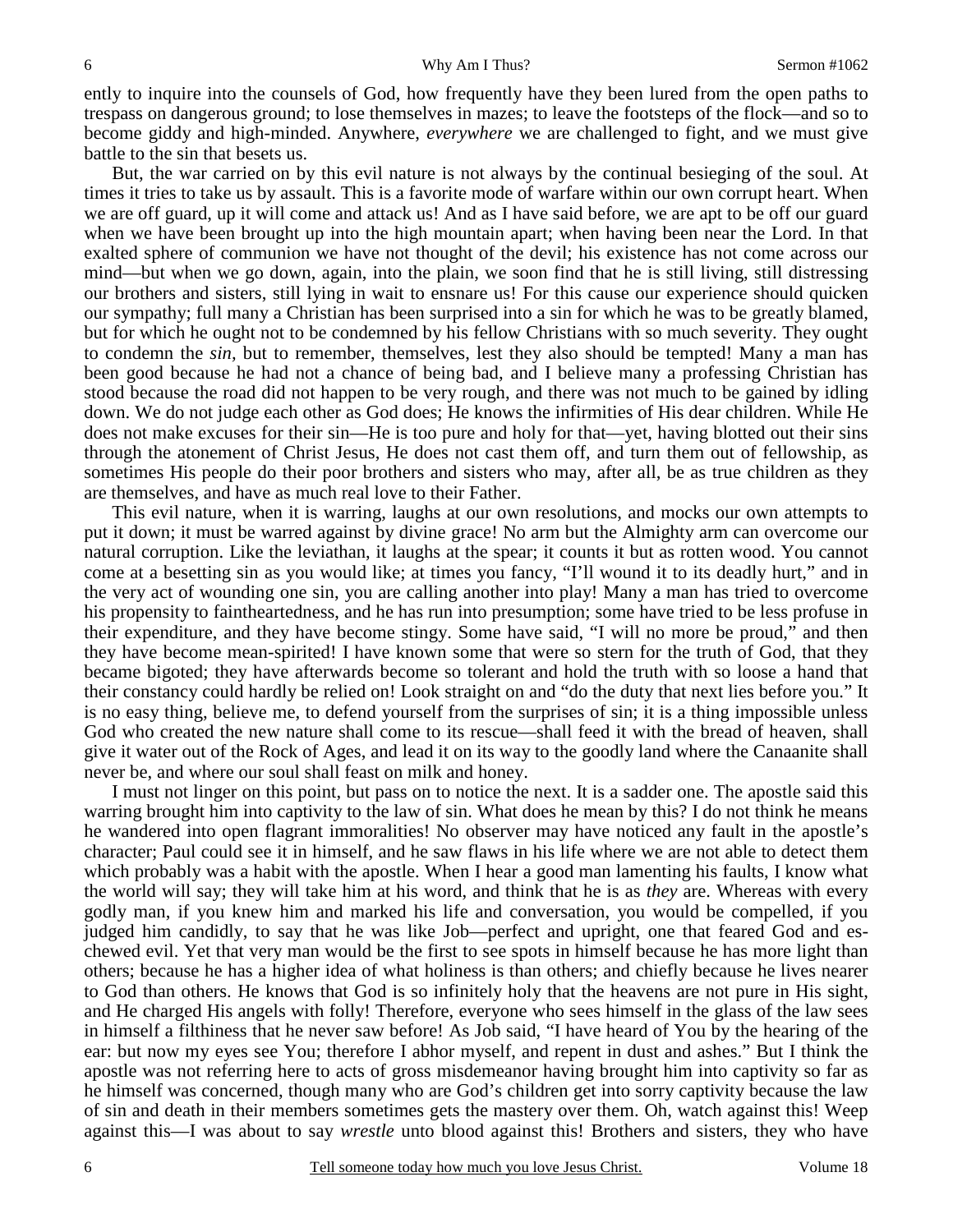### Sermon #1062 Why Am I Thus?

7

committed great sins who have been God's children, though they have been saved, have been saved so as by fire, and if they could tell you how their very bones were broken, how the Lord made them see that He hated sin in His own family even more than anywhere else; if you could hear them confess how they lost the light of His Countenance, lost enjoyments, lost the sweet savor of the promises; oh, it would make you say, "My God, be pleased not only to save me at the last, but all the journey through! Hold up my footsteps in Your way, that they slip not; make me to run in the way of Your commandments."

It is a captivity like that of the Israelites in Babylon, itself, when a child of God falls into some great sin! But, long before it comes to pass, and I hope in your case it may never go so far, I think this law of sin brings us into captivity in other respects. While you are fighting and contending against inbred sin, doubts will invade your heart. "Am I a child of God? If it is so, why am I thus? I cannot pray as I would; surely if I were a child of God, I should not be hampered in devotion, or go to a place of worship and feel I have no enjoyment, while others feast and sing for joy of heart." Oh, what captivity the soul is brought into when it allows inbred sin to cast any doubts upon its safety in Christ! Christ, having been all our confidence, is always in us the hope of glory; to as many as received Him, to them He gave power to become the sons of God, even to as many as believed on His name. If I have believed on His name, whatever my inward experience may be, or may *not* be in my own estimation; if I have believed on the name of Jesus, I have the privilege to be a child of God. But sometimes doubts will come over us, and so we are brought into captivity. I have known those who were almost driven to despair. The child of God has written bitter things against himself, and signed his own death warrant. Thank God, even if we sign our own death warrant, it does not stand for anything! Nobody can sign that but the King, and He will never sign it for any soul that believes in Him, however feeble his love may be! We may be brought into captivity by a sense of sin, a temptation to sin, or a yielding to sin; if we ever come to that it will make us weak in serving, cold in prayers when alone, and joyless in the society of the saints; no, we shall feel almost lifeless! Oh, may God save us from it! Oh, may we wrestle hard! May we wrestle every day that we may keep sin down! May divine grace, even that grace which is treasured up in Christ Jesus, secure to us the victory!

**III.** It is some comfort when we feel a war within the soul, to remember that it is an interesting phase of Christian experience. Such as are dead in sin have never made proof of any of these things; time was, when we were self-righteous, lost, ruined, and without the law, sin was dead in us, or so we thought. We were dead in trespasses and sins, though we boasted of our own righteousness! These inward conflicts show that we are alive; there is some life in the soul that hates sin, even though it cannot do as it would. I have known what it is to bless God for the times when my soul has felt inward war, and I would have been glad to feel the war renewed. Rest assured that the strong man of the soul, while he keeps the house, will keep it in peace. It is when a stronger than he comes to eject him, that there is a fight within your soul. I would suggest to you therefore, that it is a cause for consolation and thankfulness. Do not be depressed about it! Say, "After all, there is some life here." Where there is pain there is life; the best of God's saints have suffered in this very same manner! Your way to heaven is not a bad one; some, I know, are not so troubled to any great extent, but the majority of God's saints have to endure fights outside, and fears within. You read of Martin Luther, that great bold man became a master of theology by being taught in the school of temptation! Even his last hours were full of stern conflict; he was a man of war from his youth up; how constantly did he have to contend against himself! We get the same testimony from this chapter of the life of Paul. Be not, therefore, downcast as though some strange thing had happened to you! Look up yonder to those saints above in their white robes singing their unending song! Ask them from where their victory came! They will tell you that it did not come to them because they were sinless or perfect in themselves, but through the blood of Jesus—

*"Once they were wrestling here below, And wet their couch with tears. They wrestled hard as we do now, With sins, with doubts, and fears."* 

The richest consolation comes from the last verse of the chapter. Paul, having asked how he should be delivered, answers the question, "I thank God through Jesus Christ our Lord." "They shall call His name Jesus, for He shall save His people from their sins"—not only from the *guilt* of their sins, but from the *power* of their sins! What a mercy it is that the Lord Jesus has struck a deadly blow at our sin! He